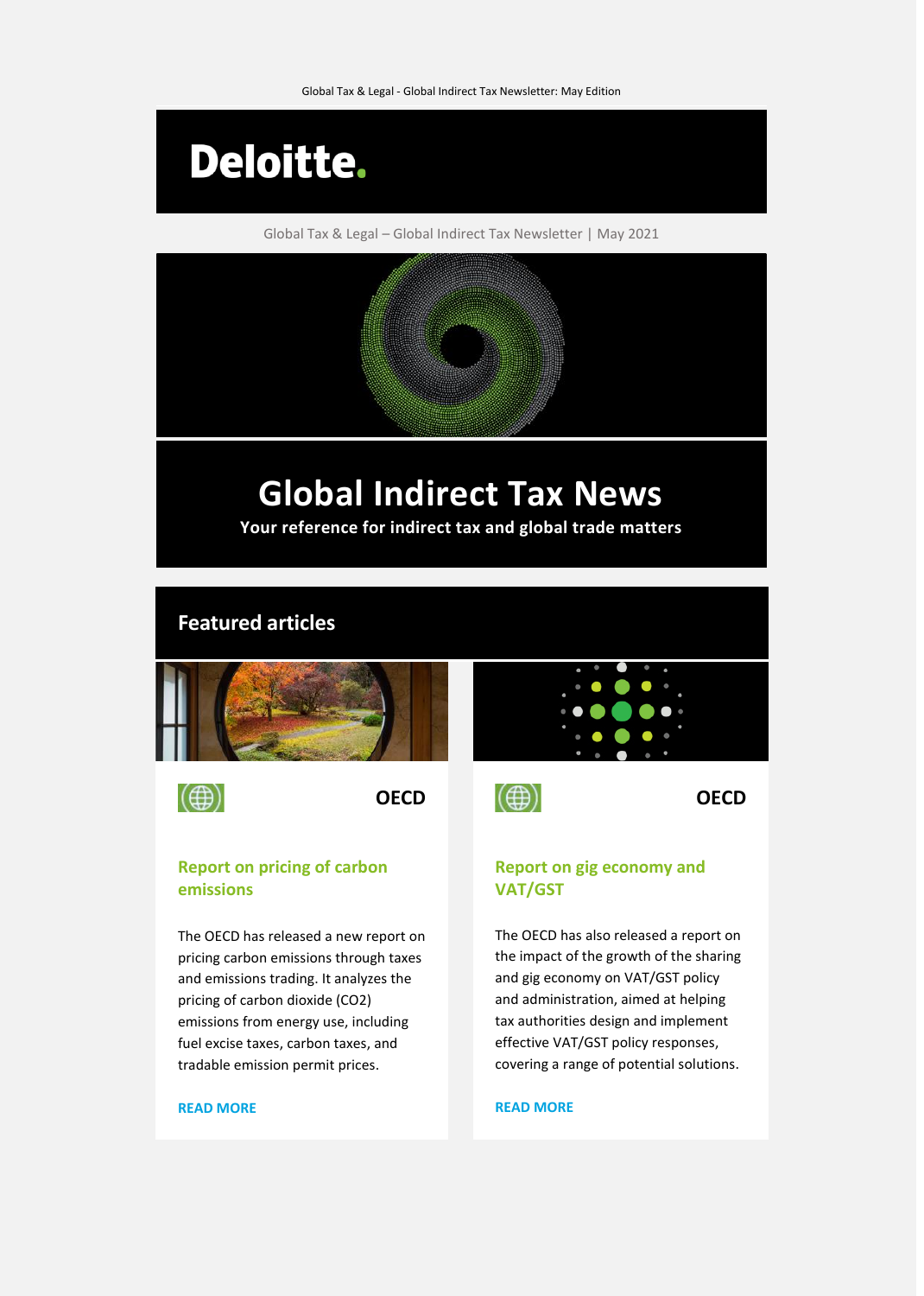

**New Zealand Oman**

#### **Taxing social media**

The tax authorities have issued a draft statement on tax issues for social media influencers, recognizing that they require tailored tax guidance for their nuanced circumstances. The draft statement includes income tax and GST issues, with a focus on barter transactions.

#### **[READ MORE](https://www.taxathand.com/article/17603/New-Zealand/2021/Taxing-social-media)**





### **Guidance on VAT registration by nonresidents**

Following the introduction of VAT in Oman as from 16 April 2021, the tax authorities have issued additional guidance and clarification regarding simplified VAT invoices, VAT registration by nonresidents, and the policy for ongoing VAT registration.

#### **[READ MORE](https://www.taxathand.com/article/17524/Oman/2021/Guidance-on-VAT-registration-by-nonresidents-released-as-VAT-introduced)**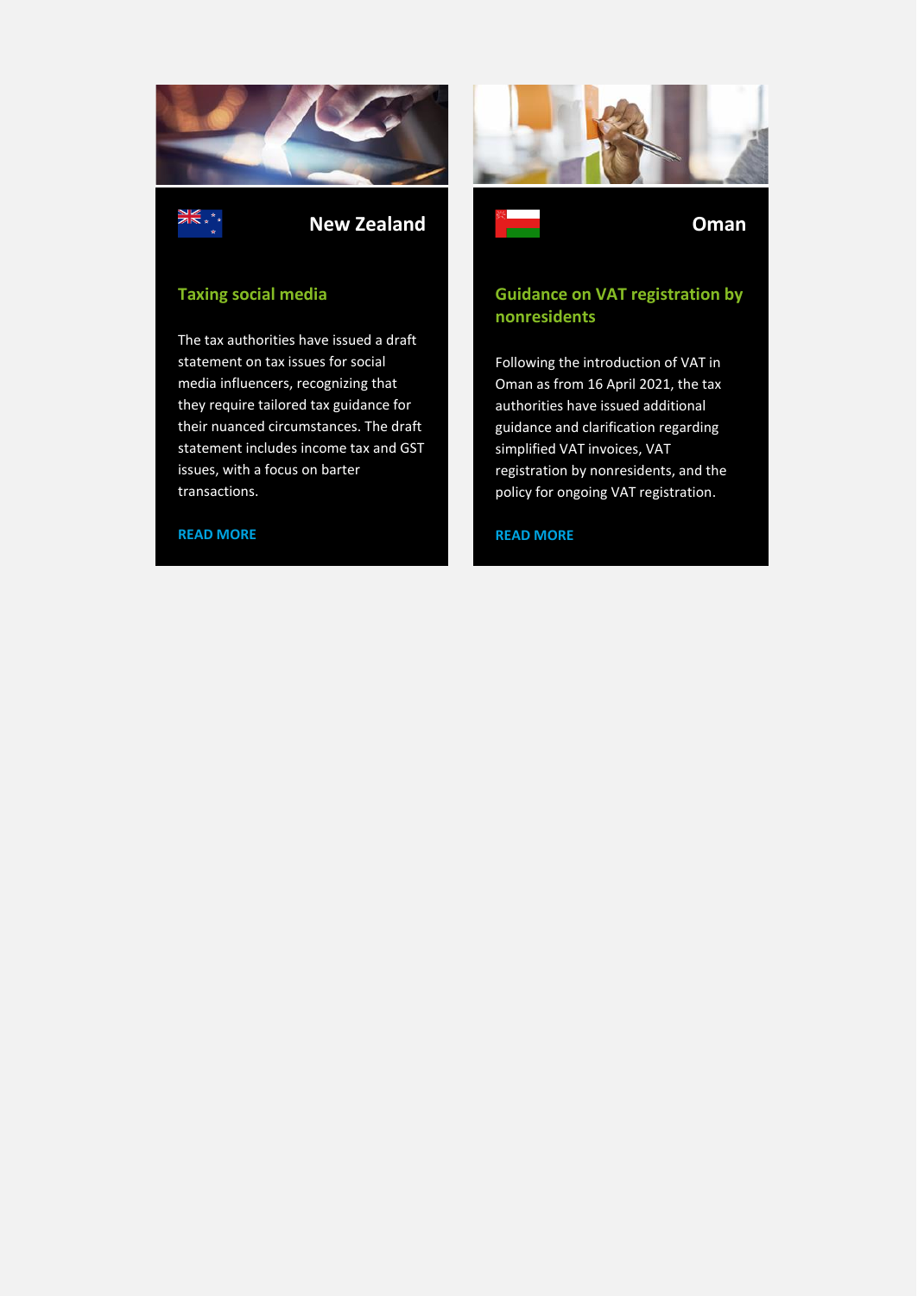#### **Other news**

**OECD**[: Reports published on digital resilience and tax policy in the COVID-19 environment](https://www.taxathand.com/article/17549/OECD/2021/Reports-published-on-digital-resilience-and-tax-policy-in-the-COVID-19-environment) **European Union**[: European Commission proposes new and ambitious business tax policy](https://www.taxathand.com/article/17645/European-Union/2021/European-Commission-proposes-new-and-ambitious-business-tax-policy-agenda)  [agenda](https://www.taxathand.com/article/17645/European-Union/2021/European-Commission-proposes-new-and-ambitious-business-tax-policy-agenda) **Australia**[: Additional benefits for accredited Trusted Traders](https://www.taxathand.com/article/17526/Australia/2021/Additional-benefits-for-accredited-Trusted-Traders-) **Australia**[: Increased excise relief for brewers and distillers](https://www.taxathand.com/article/17570/Australia/2021/Increased-excise-relief-for-brewers-and-distillers) **Czech Republic**: Draft [VAT legislation on e-commerce not yet passed on to Senate](https://www.taxathand.com/article/18670/Czech-Republic/2021/Draft-VAT-legislation-on-e-commerce-not-yet-passed-on-to-Senate) **El Salvador**[: Summary of main changes to monthly VAT and income tax withholding returns](https://www.taxathand.com/article/17571/El-Salvador/2021/Summary-of-main-changes-to-monthly-VAT-and-income-tax-withholding-returns) **Guatemala**[: Overview of VAT withholding and its effects on consumer businesses](https://www.taxathand.com/article/17557/Guatemala/2021/Overview-of-VAT-withholding-and-its-effects-on-consumer-businesses) **Finland**[: Law changes to implement new EU VAT rules for e-commerce as from 1 July 2021](https://www.taxathand.com/article/18685/Finland/2021/Law-changes-to-implement-new-EU-VAT-rules-for-e-commerce-as-from-1-July-2021-enacted)  [approved](https://www.taxathand.com/article/18685/Finland/2021/Law-changes-to-implement-new-EU-VAT-rules-for-e-commerce-as-from-1-July-2021-enacted) **Guatemala**[: Special electronic regime makes VAT credit refunds easier for qualifying](https://www.taxathand.com/article/18678/Guatemala/2021/Special-electronic-regime-makes-VAT-credit-refunds-easier-for-qualifying-exporters)  [exporters](https://www.taxathand.com/article/18678/Guatemala/2021/Special-electronic-regime-makes-VAT-credit-refunds-easier-for-qualifying-exporters) **Hungary**[: Key VAT proposals in summer 2021 tax package](https://www.taxathand.com/article/18673/Hungary/2021/Key-VAT-proposals-in-summer-2021-tax-package) **India**[: Indirect tax observations, recommendations in Ministry of Finance annual grant report](https://www.taxathand.com/article/17541/India/2021/Indirect-tax-observations-recommendations-in-Ministry-of-Finance-annual-grant-report) **Indonesia**[: Government to bear VAT on sales of certain properties](https://www.taxathand.com/article/17617/Indonesia/2021/Government-to-bear-VAT-on-sales-of-certain-properties) **Indonesia**[: Types of vehicle on which luxury-goods sales tax is borne by the government](https://www.taxathand.com/article/17529/Indonesia/2021/Types-of-vehicle-on-which-luxury-goods-sales-tax-is-borne-by-the-government-expanded)  [expanded](https://www.taxathand.com/article/17529/Indonesia/2021/Types-of-vehicle-on-which-luxury-goods-sales-tax-is-borne-by-the-government-expanded) **Indonesia**[: New implementing regulations on special economic zones issued](https://www.taxathand.com/article/17514/Indonesia/2021/New-implementing-regulations-on-special-economic-zones-issued) **Oman**[: Further VAT guidance clarifies treatment of supplies connected to special zones](https://www.taxathand.com/article/17587/Oman/2021/Further-VAT-guidance-clarifies-treatment-of-supplies-connected-to-special-zones) **Poland**[: Key points regarding CJEU ruling on Polish VAT rules for intracommunity acquisitions](https://www.taxathand.com/article/18665/Poland/2021/Key-points-regarding-CJEU-ruling-on-Polish-VAT-rules-for-intracommunity-acquisitions) **Portugal**[: Tax authorities clarify when VAT reverse charge mechanism applies](https://www.taxathand.com/article/18694/Portugal/2021/Tax-authorities-clarify-when-VAT-reverse-charge-mechanism-applies) **Portugal**[: Deadlines extended for certain VAT returns, FY 2020 corporate income tax return](https://www.taxathand.com/article/17574/Portugal/2021/Deadlines-extended-for-certain-VAT-returns-FY-2020-corporate-income-tax-return) **Portugal**[: Deadline for VAT registered UK entities to appoint tax representative extended](https://www.taxathand.com/article/18687/Portugal/2021/Deadline-for-VAT-registered-UK-entities-to-appoint-tax-representative-extended) **Russia**[: Update on VAT developments \(March 2021\)](https://www.taxathand.com/article/17628/Russia/2021/Update-on-VAT-developments-March-2021) **Switzerland**[: SFTA amends guidelines on VAT consequences of COVID-19 financial assistance](https://www.taxathand.com/article/18664/Switzerland/2021/SFTA-amends-guidelines-on-VAT-consequences-of-COVID-19-financial-assistance-measures-)  [measures](https://www.taxathand.com/article/18664/Switzerland/2021/SFTA-amends-guidelines-on-VAT-consequences-of-COVID-19-financial-assistance-measures-) **United States**[: Legislation to reform energy tax incentives unveiled by Finance Committee](https://www.taxathand.com/article/17535/United-States/2021/Legislation-to-reform-energy-tax-incentives-unveiled-by-Finance-Committee-Chairman)  [Chairman](https://www.taxathand.com/article/17535/United-States/2021/Legislation-to-reform-energy-tax-incentives-unveiled-by-Finance-Committee-Chairman) **United States**[: Taxwriters debate clean energy, fossil fuel incentives at Finance Committee](https://www.taxathand.com/article/17568/United-States/2021/Taxwriters-debate-clean-energy-fossil-fuel-incentives-at-Finance-Committee-hearing)  [hearing](https://www.taxathand.com/article/17568/United-States/2021/Taxwriters-debate-clean-energy-fossil-fuel-incentives-at-Finance-Committee-hearing) **United States**[: State Tax Matters \(30 April 2021\), including indirect tax developments in](https://www.taxathand.com/article/17566/United-States/2021/State-Tax-Matters-30-April-2021)  [Arkansas, Florida, Massachusetts, and West Virginia](https://www.taxathand.com/article/17566/United-States/2021/State-Tax-Matters-30-April-2021) **United States**[: State Tax Matters \(7 May 2021\), including indirect tax developments in](https://www.taxathand.com/article/17596/United-States/2021/State-Tax-Matters-7-May-2021)  [Kansas, West Virginia, and Wisconsin](https://www.taxathand.com/article/17596/United-States/2021/State-Tax-Matters-7-May-2021) **United States**[: State Tax Matters \(14 May 2021\), including](https://www.taxathand.com/article/17631/United-States/2021/State-Tax-Matters-14-May-2021) sales and use tax developments in [Iowa and Oklahoma](https://www.taxathand.com/article/17631/United-States/2021/State-Tax-Matters-14-May-2021) **United States**[: State Tax Matters \(21 May 2021\), including sales and use tax developments in](https://www.taxathand.com/article/17660/United-States/2021/State-Tax-Matters-21-May-2021)  [Florida, Missouri, Tennessee, and Washington](https://www.taxathand.com/article/17660/United-States/2021/State-Tax-Matters-21-May-2021) **United States**: State Tax Matters (28 [May 2021\), including sales and use tax developments in](https://www.taxathand.com/article/18688/United-States/2021/State-Tax-Matters-28-May-2021)  **[Massachusetts](https://www.taxathand.com/article/18688/United-States/2021/State-Tax-Matters-28-May-2021)**